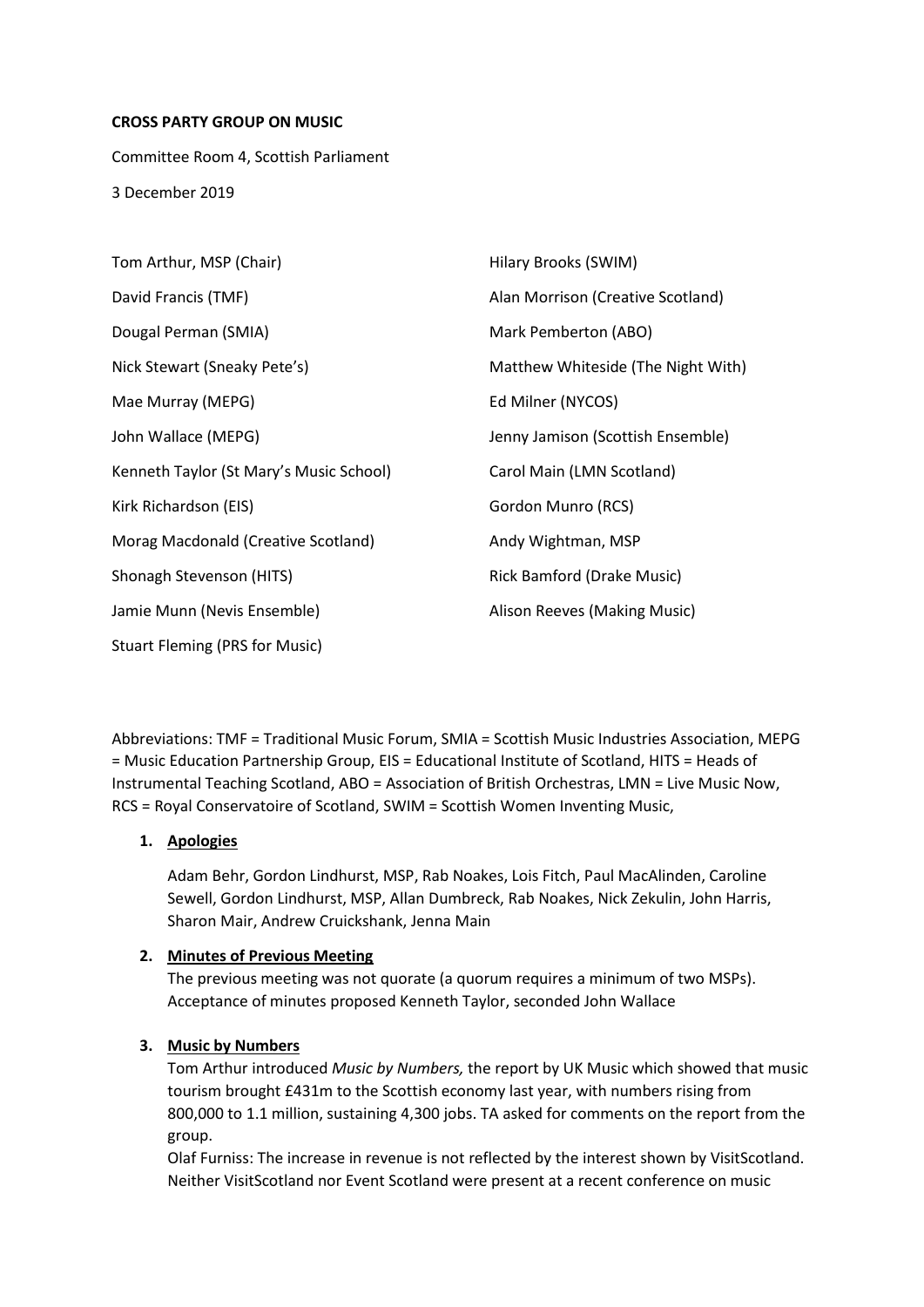tourism in Liverpool, for example. Golf tourism brings in less but has its own category in VisitScotland marketing.

TA: Are there any examples of good practice?

OF: Iceland, Hamburg, Georgia

TA: We should ask someone from VisitScotland to come to a future meeting of the group. Alan Morrison: VisitScotland is active in the Scotland Australia 2020 initiative. They paid for an Australian PR company to get coverage for the music in order to drive tourism to Scotland.

OF: It is true that VisitScotland is more open to traditional music, but the growth referred to in the report is being driven by festivals. Music should be in there with walking, golf, and whisky. The country's main Destination Management Organisation should be more proactive.

Matthew Whiteside: Surprised that there is no Music Export Office for Scotland. Finland has one.

Dougal Perman: This is something that is being worked towards. A proposal on its feasibility is currently under discussion.

MW: Would be interesting to know who is being represented in those discussions. Classical and contemporary classical music should be included.

DP: would be happy to circulate the top line methodology to the Group.

MW: What would be the definition of commercial?

DP: Anything that makes money is commercial.

Mark Pemberton: Orchestras don't get funding towards exporting their work. It's worth pointing out that the data in the report only comes from UK Music members. Classical music, and small labels, for example, are not featured.

OF: Agree that this is a flaw. The 2016 report for example only included gigs with audiences over 1500, to a value of £100m. Dougal Perman found another £50m in value by looking beyond that category.

DP: The methodology is robust, but it only tells part of the story. SMIA with the University of Glasgow are embarking on a 3-year funded PhD on mapping the music industry in Scotland. They will be looking for contributions, case studies and so on. I am looking forward to a piece of work that goes beyond the UK Music work, good as it is.

Carol Main: It will be important to ensure that the national companies are included in that project.

TA: Should music export be a cross-departmental approach. It doesn't only have a cultural value. It should be seen as a commercial commodity.

AM: Any sense of music export has fallen to Creative Scotland, which has been aiming to work towards a strategy. A lot of the targeted funds go towards this. The entire budget for music export is £250k. Norway's is £2m.

OF: Scottish Enterprise doesn't want to get involved with music.

DP: That is changing. The new leadership at Scottish Enterprise makes me optimistic. TA: Further discussion would be welcome.

Andy Wightman: It would be worth sending a formal letter to Scottish Enterprise seeking information on their approach, with a copy sent to the Economy Committee.

TA: Staying with the recommendations in the report, that takes us to touring post-Brexit. DP: Several SMIA members have reported that they can still negotiate to do deals, but can't sign the contracts until there is more clarity. It's definitely having a negative impact. MP: In the orchestral sector contracts are being signed, but any Brexit-related costs are

being put back on to the orchestras. What are the risks? Immigration controls, for one. Each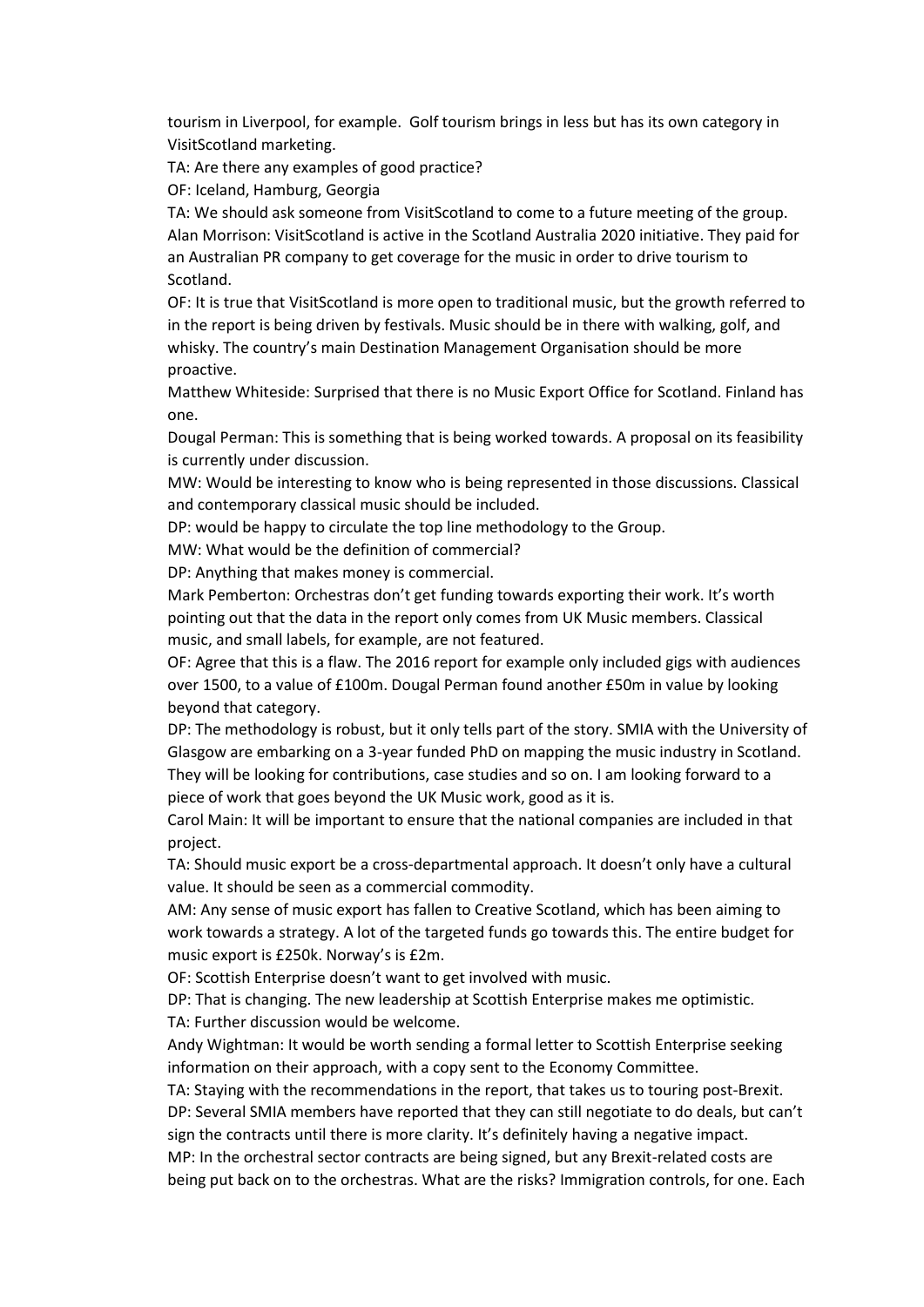of the EU 27 determines what its own immigration rules are. The cost of work permits will be put on to the orchestras. There will be vast amount of carnets, CITES controls. The cost of a tour will be much more difficult.

TA: It would be useful if the Group was able to reflect on what it would like to do. A letter to the Government to request that these concerns are addressed should be drafted.

MP: There is one element of CITES controls which discriminates against Scotland. There are no designated ports for endorsing CITES certificates in Scotland. They are all in South East England. Airports are set up, but not every port. Globally, CITES tends to be fairly loosely enforced, but the UK has decided it will enforce CITES strictly.

OF: Wide Days has been accepted as part of a European Showcase network. We should be lobbying to remain as part of Creative Europe.

Jenny Jamison: One third of Creative Europe projects have a UK partner. The last round was the most successful for Scotland.

MW: As a classical composer I have a lot of export capacity. It's not the ensembles that are moving, it's the music itself.

TA: I would invite everyone to feed in ideas, and we could get something signed off at the next meeting. Next recommendation – business rates.

Nick Stewart: I haven't had a chance to look at the bill dealing with non-domestic rates. Any update:

AW: It will be finishing Stage 2 tomorrow. Reliefs can be dealt with through secondary legislation. The power of Ministers to create reliefs is still allowed for.

TA: Next thing is shared parental leave. The Scottish Parliament's powers are limited in their ability to address this. We are piloting Universal Basic Income and looking at learning from that.

Hilary Brooks: Without proper encouragement to men to take up parental leave we'll get nowhere. It affects freelance women in particular.

OF: We want to introduce the option of childcare at Wide Days next year and would welcome advice on providers.

TA: The SNP manifesto seeks to increase parental leave to 64 weeks, with 12 weeks ringfenced.

HB: It's social attitudes that need to change, to encourage men to take up the opportunity. Stuart Fleming: We're seeing a tail-off of women in late 20s, early 30s in the music business. Once women come back to work in the business it can take 3-4 years to get back to where you were.

TA: There are systemic barriers in place. Childcare and care in general fall upon women. How does that work if you have to be on the road?

Kirk Richardson: Do orchestras have childcare facilities? MP: I don't know.

TA: Carers Scotland looks to encourage employers to have an understanding of carers' circumstances, to become carer-positive employers. Is anyone in the music industry aware of this scheme?

Rick Bamford: What about the SCO's new venue? Does it have childcare facilities? If you make it part of the infrastructure it's more likely to be used.

MW: Before we leave the discussion on this report can I point out that there are incentives of 25% if you record in Iceland. Something to think about for Scotland.

TA: Iceland, like New Zealand, is promoting the idea of the well-being economy, as is Scotland. The First Minister met the Prime Minister of Iceland recently. There might be opportunities there.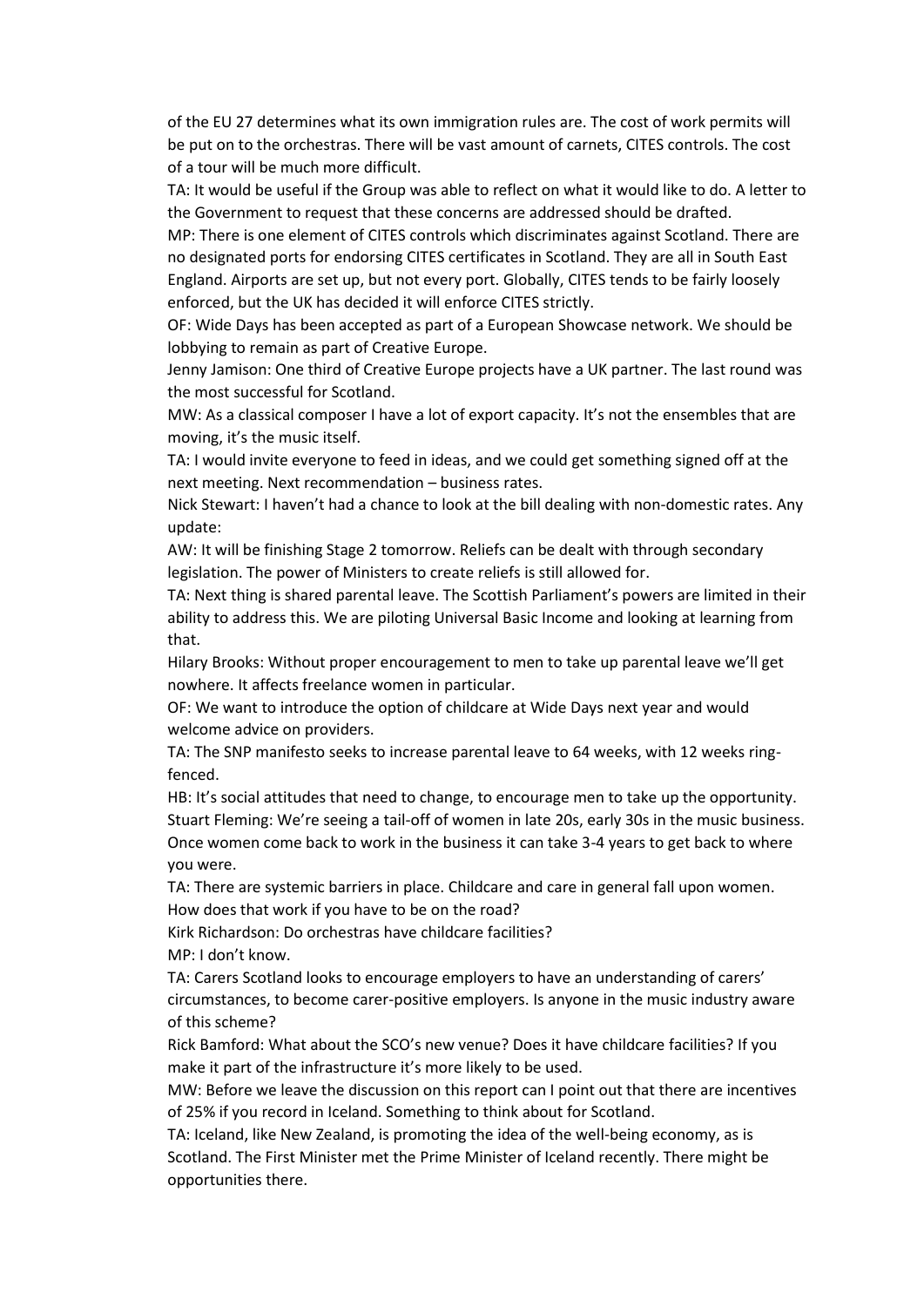## **4. Music Education Update**

JW: Instrumental Music budgets are currently under scrutiny, and we're seeing variations, from Fife, which is touching its budget, to Dumfries and Galloway, which is considering cutting entirely, except for students taking SQA exams.

Mae Murray's secondment to Education Scotland is coming to an end, so we will have to find new ways to fund MEPG.

Shonagh Stevenson: The Instrumental Music workforce remains demoralised. It's a continuous job to support it.

TA: The Scottish budget has still to be set, but we don't know what the situation will be till after the election. The Scottish Government might have to make a budget blind if there is another hung Parliament, or another General Election early in 2020.

KR: We need to sell the possibilities of a career in music to parents, especially given the figures from the UK Music report.

DP: It is important to make it clear that there are careers to be had in the creative industries. Heard a story recently about a careers talk on music at a primary school. It was the first time that someone had spoken about music as a possible career. Skills

Development Scotland did a roadshow recently on digital work. I'm concerned about the promotion of STEM, which has been to the detriment of the promotion of creative subjects. The Creative Industries Advisory Group has communicated its concerns to the Scottish Funding Council, which has started to listen.

OF: I have tried to get across that there are careers in the music business in fields like law and accountancy.

JW: Changing perceptions is in the top line of MEPG strategies.

SF: I'm asked to speak to heads of music and heads of careers in Northern Ireland. Their local councils obliged them to be there and listen. I was able to offer a day and a half of input into opportunities in the music industry.

HB: SWIM has been working along these lines.

DP: The SDS is the model for how it could be done, with their road shows on digital careers and gender balance in digital industries. There are the beginnings of a coherent strategy from education through to employment.

KR: If we had a National Scotland's Music Day a careers fair could be part of that.

SF: Dundee has done something along these lines, a week of music.

TA: Going back to well-being as the measure of a successful economy. If someone is doing something they love that should be seen as a success. Parental attitudes can be a barrier to young people realising their ambitions. This is a minority view in the Chamber, but this group is evidence of how people can make good careers in music.

RB: Neuroscience backs up the value of music to individual well-being.

TA: Support for music is part of the State's commitment to its citizens to create a society enriched by culture.

# **5. Party Manifestos 2021**

JW: There is support across parties for music education. Would it be feasible to get parties to commit to abolishing tuition fees across the lifetime of the next Parliament? TA: You have to take into account the balance between local government and central government powers.

AW: Education is one of the areas of tension in making manifesto promises. Education is a statutory requirement but how it is delivered is a matter for local government. If central government want to make something universal it has to make a law or pay for it.